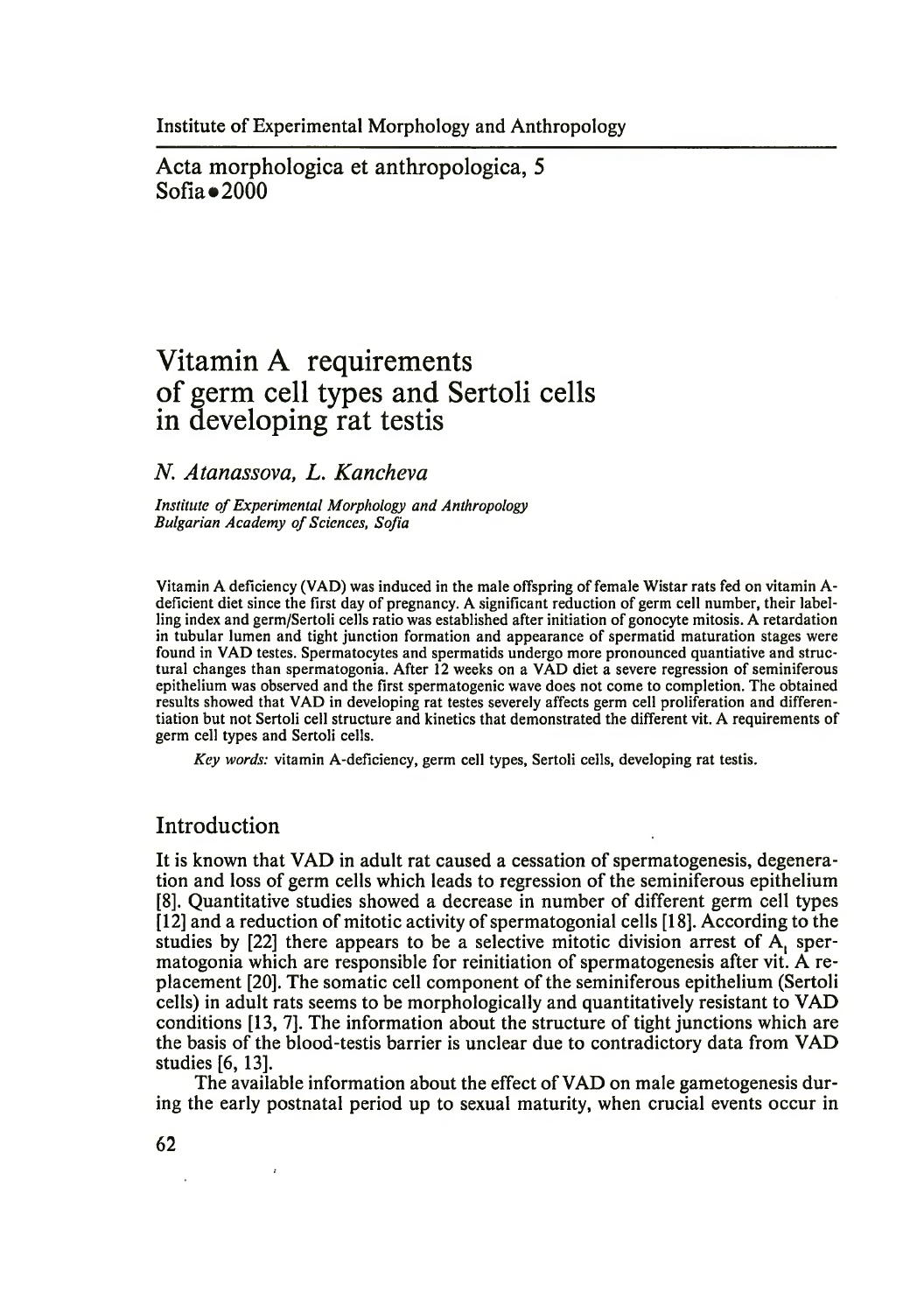proceeding of the first spermatogenic wave, is rather scarce. Eskild et al. [4] reported that the immature testis has a hight requirements for retinol.

The aim of the present work was to study the alterations in germ and Sertoli cell structure, their kinetics and the relationships between cell types in seminiferous epithelium in conditions of vit. A-deficiency during prespermatogenesis and first spermatogenic wave. In this way the investigation will provide new data on the different vit. A requirements of germ cell types and Sertoli cells during critical periods after birth to sexual maturity.

## Material and Methods

The effect of VAD on the developing rat testis was investigated at various ages after birth in the male offspring of female Wistar rats fed on AIN-76 diet without vit. A since the first day of pregnancy. For regular histology the testes were fixed in Serra's fixative and embedded in paraffin. Pieces from each testis were fixed in 2.5% glutaraldehyde, postfixed in  $1\%$  OsO, and embedded in Durcupan for routine electron microscopy (EM). EM observations and microphotos were made on an Opton EM  $109$  microscope. Semithin 1  $\mu$ m sections were stained with Methylene- blue-Azur IIbasic Fuchsin and were used for quantitation of germ cell types and Sertoli cells. The overall number of germ and Sertoli cells and the number of different germ cell types were determined on at least 200 cord or tubule cross-sections per animal. The results were expressed as cells per seminiferous cord/ tubule or as percentage from the total germ cell number. Three hours before 4.5-, 6- and 14 day-old VAD and control animals were killed, they received an i.p. injection of 37 kBq/g body weight of  ${}^{3}$ Hthymidine (spec. act. 1.1 TBq mmol'1 ). The paraffin sections were processed for autoradiography using liquid nuclear emulsion  $I$ lford  $K$ . The percentage of labelled germ and Sertoli cells was determined in 100 cord cross-sections from each animal. For statistical analysis Student's t-test was used.

## Results

Histological and EM observations on testes from 3- and 6-day-old VAD testes showed a normal structure of the seminiferous cords. The appearance of the most advanced differentiated spermatogonia (type A-, In- and B-spermatogonia, according to Clermont and Bustos-Obregon [3]) in VAD animals did not differ from the controls. The first differentiated A spermatogonia along the basement membrane were identified on day 7th, In spermatogonia - on day 9th and B spermatogonia - on day 10th after birth. Preleptotene spermatocytes appeared on 12th day, leptotene spermatocytes on 13th day in VAD and control rats. In seminiferous cords of 14-day-old controls few early pachytene spermatocytes could be found whereas in VAD testes at this age the most advanced type of meiotic germ cells had reached the zygotene stage. Only in 12-day-old VAD testes a great number (about 20%) of degenerating mitotic germ cells was established. They had a tendency of a more central position in the cords but were not found on the basement membrane (Fig. 1*b*). Ultrastructurally the degenerating mitotic germ cells appeared as large spherical cells with swollen endoplasmic reticulum and enlarged mitochondria (Fig. la) In 20-day-old control rats tubular lumen was already present and numerous primary spermatocytes were observed in the seminiferous tubules (Fig. 2a). In VAD animals of the same age the lumen was not formed yet and only few primary spermatocytes were found in a small number of

 $\ddot{\phantom{a}}$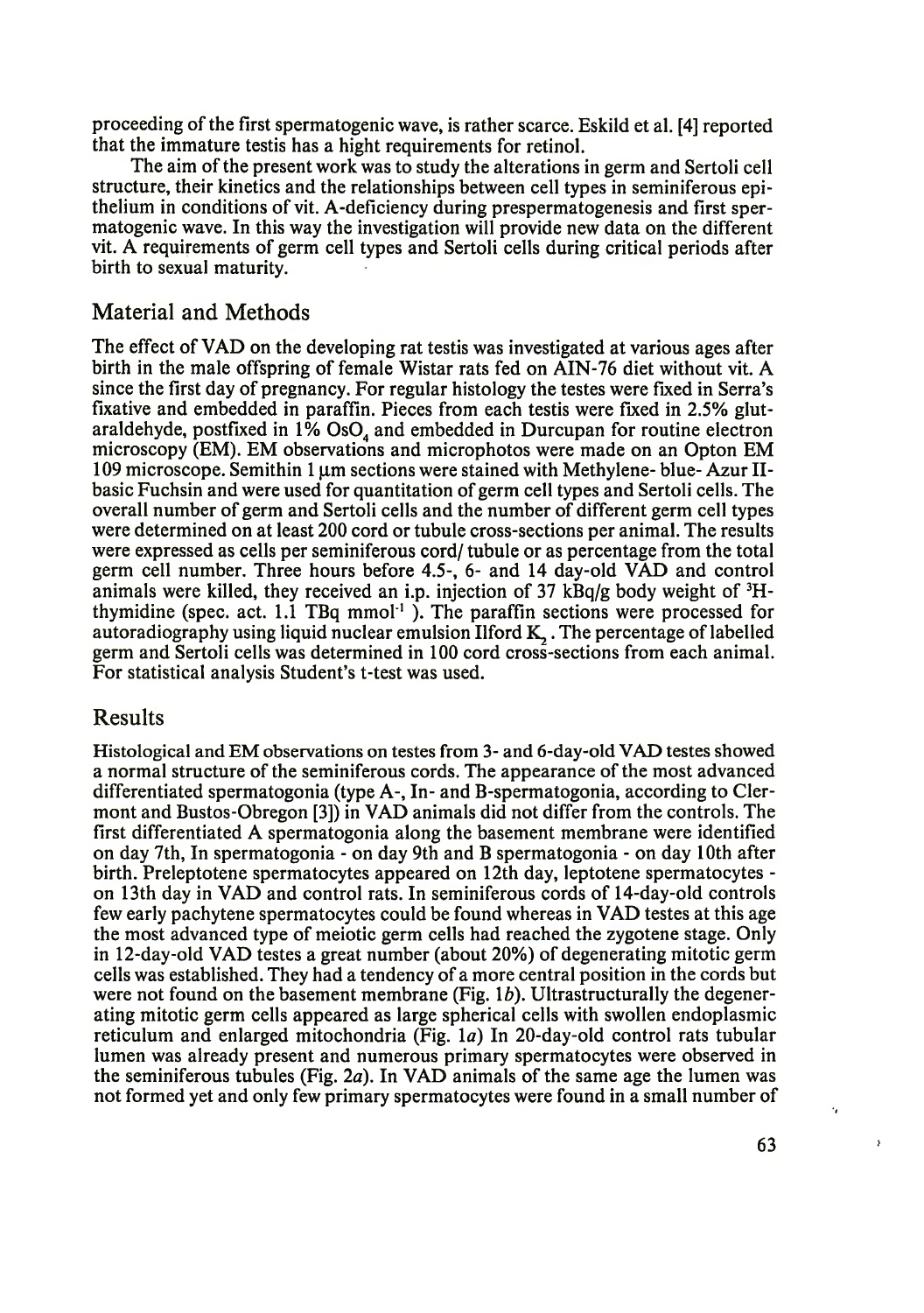

Fig. 1. Photomicrographs of 12-day-old VAD rat testis a — electron micrograph of degenerating mitotic germ cell (хЗЗОО); b — semithin section of seminiferous cords. The degenerating mitotic germ cells are situated in the centre of the cords (arrows) ( $\times$  800). Bar 2.4  $\mu$ m

seminiferous cords (Fig. *2b).* On day 25th some round spermatids could be seen in the control testes. In VAD gonads the tubular lumen was formed at day 30th and the first round spermatids were found on day 34th. In 40th day-old controls elongated spermatids were present whereas in seminiferous tubules of VAD animals the most advanced germ cells were round spermatids. In control rats the spermatogenesis was completed by day 65th as all stages of the cycle of the seminiferous epithelium had a full complement of germ cell generations (Fig. 3*a).* In VAD animals the first spermatogenic wave does not come to completion i.e. no spermatozoa were found. On day 65th the testes showed a thin seminiferous epithelium due to degeneration and loss of germ cells. Most of the seminiferous tubules contained only Sertoli cells, a few spermatogonia and some primary spermatocytes (Fig. *3b).* The regression of seminiferous epithelium was accompanied with a significant decrease of body weight (up to 55% of control value), testis weight (up to 70%) and tubular diameter (up to 40%).

EM study on VAD animals revealed that spermatids and spermatocytes underwent more pronounced structural alterations than spermatogonia. Binuclear germ cells - spermatogonia, spermatocytes and spermatids were also seen in VAD animals. By day 25th Sertoli cells were morphologically mature in both of the investigated groups. Between neighbouring Sertoli cells a typical structure of tight junctions was seen only in controls whereas in 25-day-old VAD testes desmosome-like contacts were found. These specialized inter-Sertoli cell structures were observed at 34th day in VAD animals.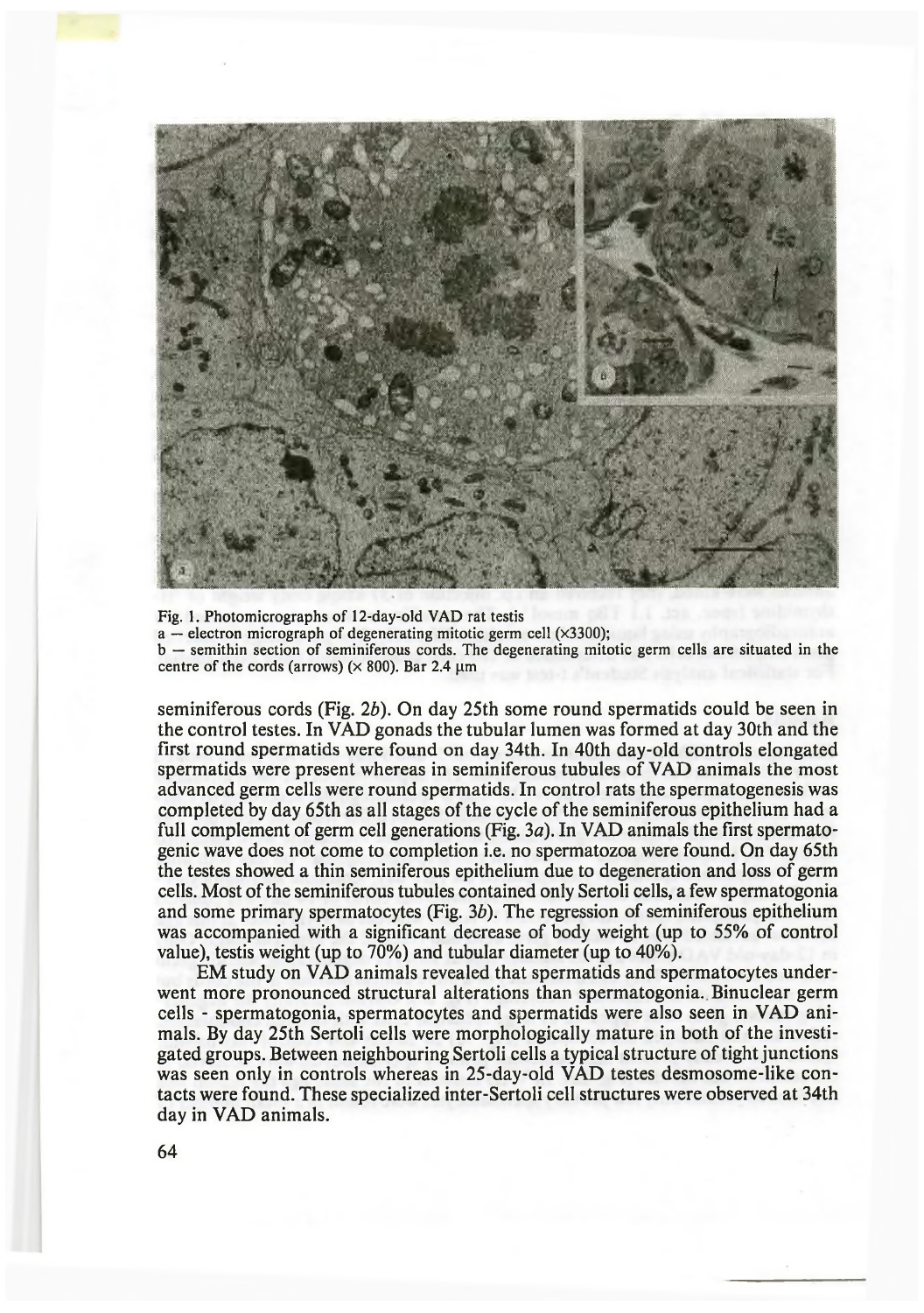

Fig. 2. Photomicrographs of the cross-section of rat seminiferous tubules of 20-day-old control (a) and  $VAD$  (b) testis  $(\times 500)$ 

5 Acta morphologica et anthropologica, 5 65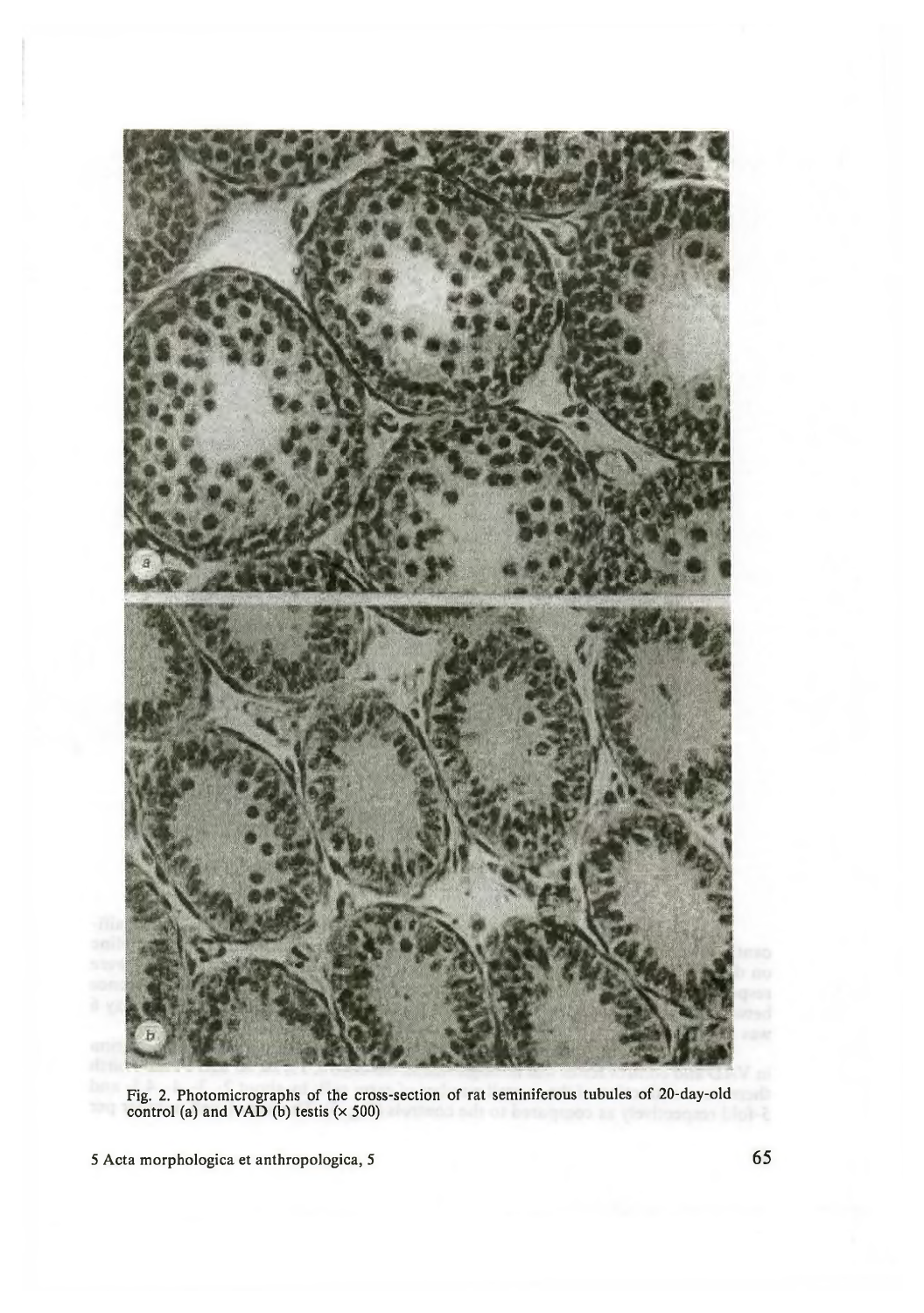

Fig. 3. Photomicrographs of the cross-section of rat seminiferous tubules of 65-day-old control (a) and VAD (b) testis  $(x 125)$ 

The labelling index of germ cells under vit. A-deficient conditions was significantly lower comparing to the controls (Fig. 4). The incorporation of <sup>3</sup>H-thymidine on day 4.5 was 3-fold decreased. Germ cell labelling indices on day 6 and 14 were respectively 30% and 40% lower than the control values ( $p < 0.01$ ). The difference between the labelling index of Sertoli cell from VAD and control animals on day 6 was not significant.

On day 3 p.p. the difference of the number of germ cells per cord cross-section in VAD and control testes was nonsignificant. On days 6,12,20,25 and 34 after birth there was a reduction of the overall number of germ cells by about 2-, 3-, 4-, 4.5- and 5-fold respectively as compared to the controls (Fig. 5). The Sertoli cell number per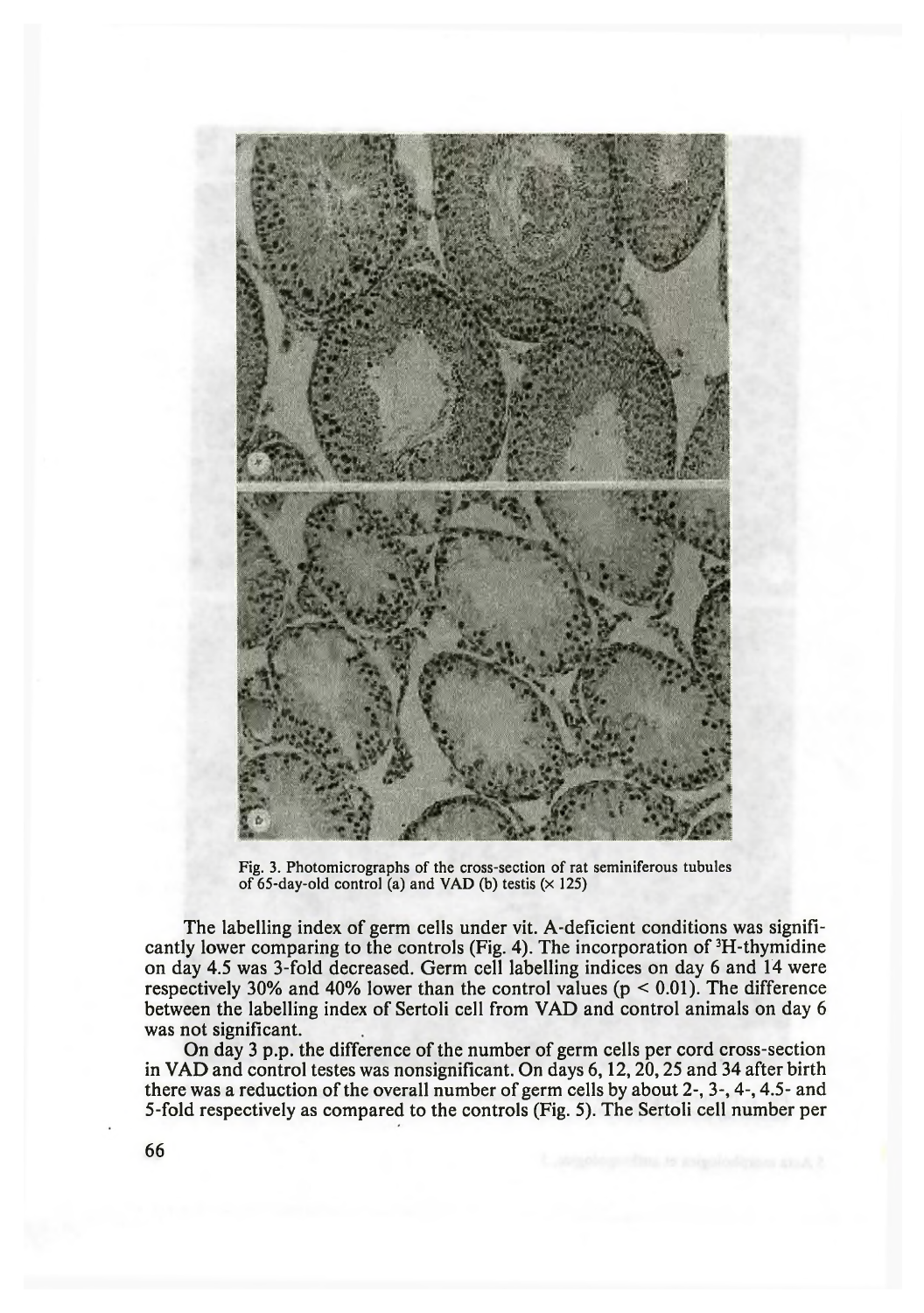

Fig. 4. <sup>3</sup>H-thymidine labelling index of germ cells of prepubertal control and VAD testes. Data represent tje mean  $\pm$  SD; n=3). Asterisks, denote values significantly different from control rats *(\*\**  $p < 0.01$ ; \*\*\*  $p < 0.001$ 



Fig. 5. Overall germ cell number per cross-section of a seminiferous cord/tubtle in control and VAD developing rats from day 3 to day 34. Data represent the mean  $\pm$  SD; n=3). Asterisks denote values significantly different from control rats (\*\*  $p < 0.01$ ; \*\*\*  $p < 0.001$ ).

cord/tubule cross-section during investigated time points showed nonsignificant differences between both groups. The germ/Sertoli cell ratio showed a significant rise in the controls, whereas in VAD animals the slight increase of this ratio was found (Fig. 6).

The quantitation of different germ cell types revealed that on day 7 undifferentiated primitive type A spermatogonia [24,1] predomonated in VAD testes, whereas differentiated A spermatogonia prevailed in the controls. On days 8,9,10 and 12 the percentage of primitive type A spermatogonia in VAD animals was about 2-3-fold higher but the percentage of differentiated A-, In- and B-spermatogonia was lower than the controls. A significant increase in ratio of differentiated/undifferentiated spermatogonia in the controls was not observed in VAD animals where a slight increment of this ratio was found (Fig. 7). On day 12th the percentage of the sum of In- and B-spermatogonia was two times lower whereas the percentage of differentiated A spermatogonia was decreased only by approximately 20%. In 14-day-old VAD testes the percentage of primary spermatocytes was 5-fold lower than the control value. The ratio of spermatocyte to spermatogonial number showed that during puberty spermatocytes predominated already on day 20, reaching (53%) from the overall germ cell population whereas in 20- and 25-day-old VAD rats it was spermatogonia that still prevailed (66% and 57% respectively). On day 34 the percentage of the sum of spermatocytes and spermatids in VAD testes was higher than that of spermatogonia (Fig. 8).

Quantitation of different germ cell types per tubular cross-section on days 20, 25 and 34 demonstrated a more pronounced decrease (6-fold) of the number of more advanced germ cell types (spermatocytes and spermatids) than that found for spermatogonial cells. The number of B- and In-spermatogonia was reduced significantly (4- and 3-fold respectively), whereas the number of A-spermatogonia decreased to a lesser exent (1.5 - 2-fold) (Fig. 9).

#### Discussion

In 4.5-day-old neonatal rats quiescent prospermatogonia resume mitotic division after a resting period of about 10 days and give rise to primitive type A-spermatogonia. The newly formed germ cells also start mitotic division, accompanied by a re-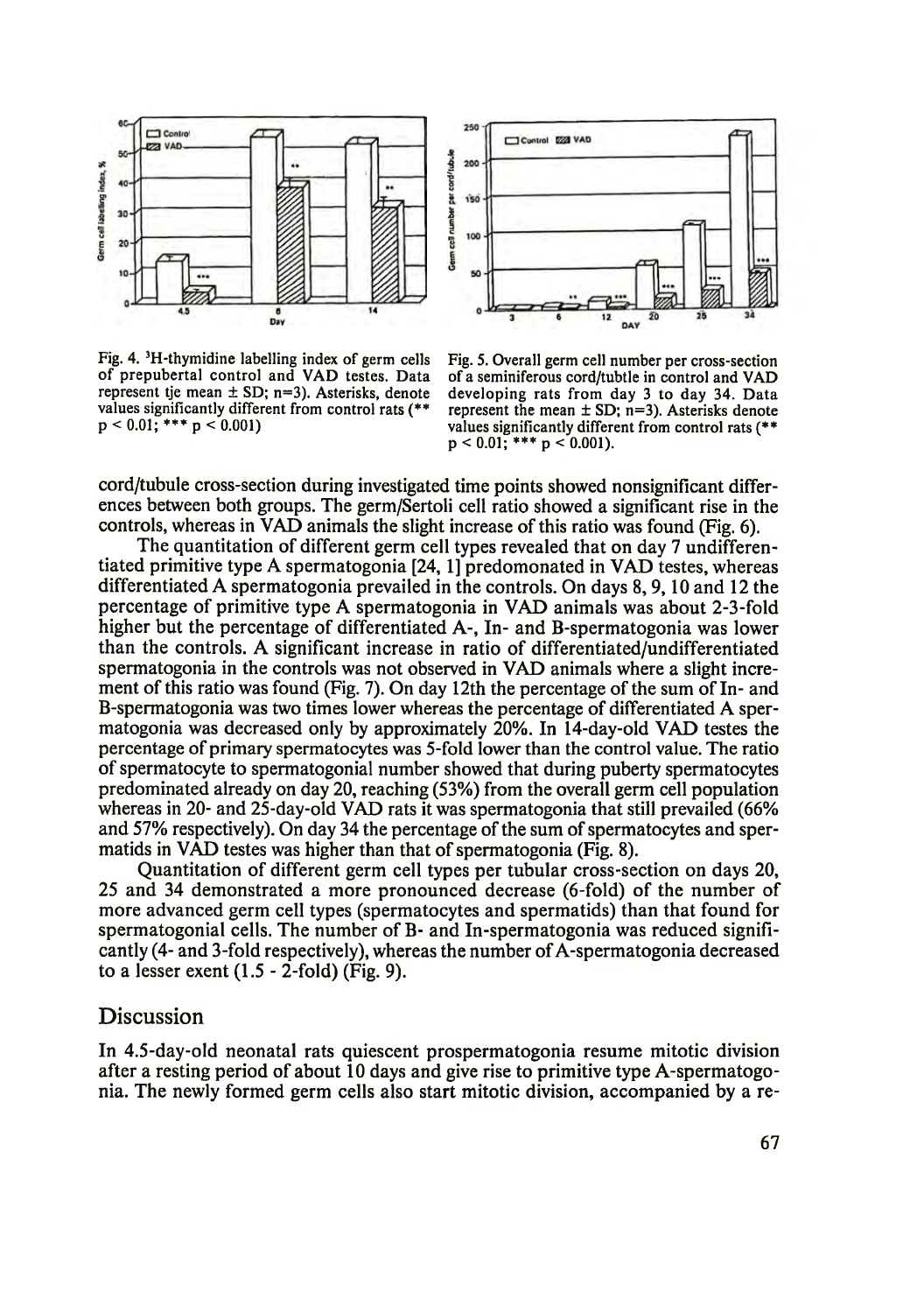

Fig. 6. The germ/Sertoli cell ratio in developing control and VAD testes from day 3 to day 34. Data represent the mean  $\pm$  SD. The differences between VAD and control values are significant for each time point except these for day  $3 (p < 0.01)$ 



Fig. 7. The ratio of differentiated/undifferentiated spermatogonia in prepubertal control and VAD testes from day 7 to day 12. Data represent the mean ± SD. The difference between VAD and control value are significant for each time point  $(p < 0.01)$ 

duction in size, while migrating from the centre to the periphery of the seminiferous cords give rise to differentiated A-spermatogonia [24]. We found that the number of quiescent prospermatogonia in 3- day-old VAD rat testes is practically equal to that in controls, whereas the germ cell labelling indices on day 4.5 and 6 p.p. were significantly lower than those established in controls. The 2-fold decrease in germ cell number per cord cross-section on day 6 is most probably due to retention of entering mitosis of prospermatogonia and their differentiation to A-spermatogonia. Busulphane treatment carried out during the resting period of prospermatogonia delayed the expected resumption of mitosis on the 4.5 day by more than 10 days [23]. We could suggest that the changes of germ cell kinetics in early postnatal period is due to an effect of early vit.A deficiency on the proliferation of germ cell and on the initiation of their first postnatal mitotic wave which is a crucial event in establishment of spermatogenesis after birth. Another critical event in the first spermatogenic wave in rat is the initiation of meiosis on day 12 p.p. The presence of degenerating germ cell mitoses found in the centre of the seminiferous cords at the same time point can be taken as an indication that under VAD conditions some of the germ cells did not succeed to move and relocate on the basement membrane. Since germ cells which remain central in the cords have been reported to degenerate it has been suggested that the change of position of germ cells and their contact with the basal lamina are vital for their survival and for establishment of spermatogenesis [11].

The decrease of spermatogonial labelling index of VAD testes from 14-day-old rats idicates that after early postnatal events VAD probably continues to affect germ cell proliferation up to end of prepubertal period. The reduced germ cell labelling indices we found in prepubertal VAD rats is consistent with the results obtained by Unni et al. [18] who reported a significant decrease of the spermatogonial mitotic index. Quantitation of different germ cell types in prepubertal VAD animals revealed a marked decrease in ratio of differentiated/undifferentiated spermatogonia leading to defferent patterns of its control and VAD curves. The percentage of primary spermatocytes, B- and In -spermatogonia significantly declined, whereas the decrease of the number of A spermatogonia was much less pronounced. Therefore we can suggest that vit. A deficiency can bring about retardation both of the premeiotic spermatogonial differentiation and entering meiosis.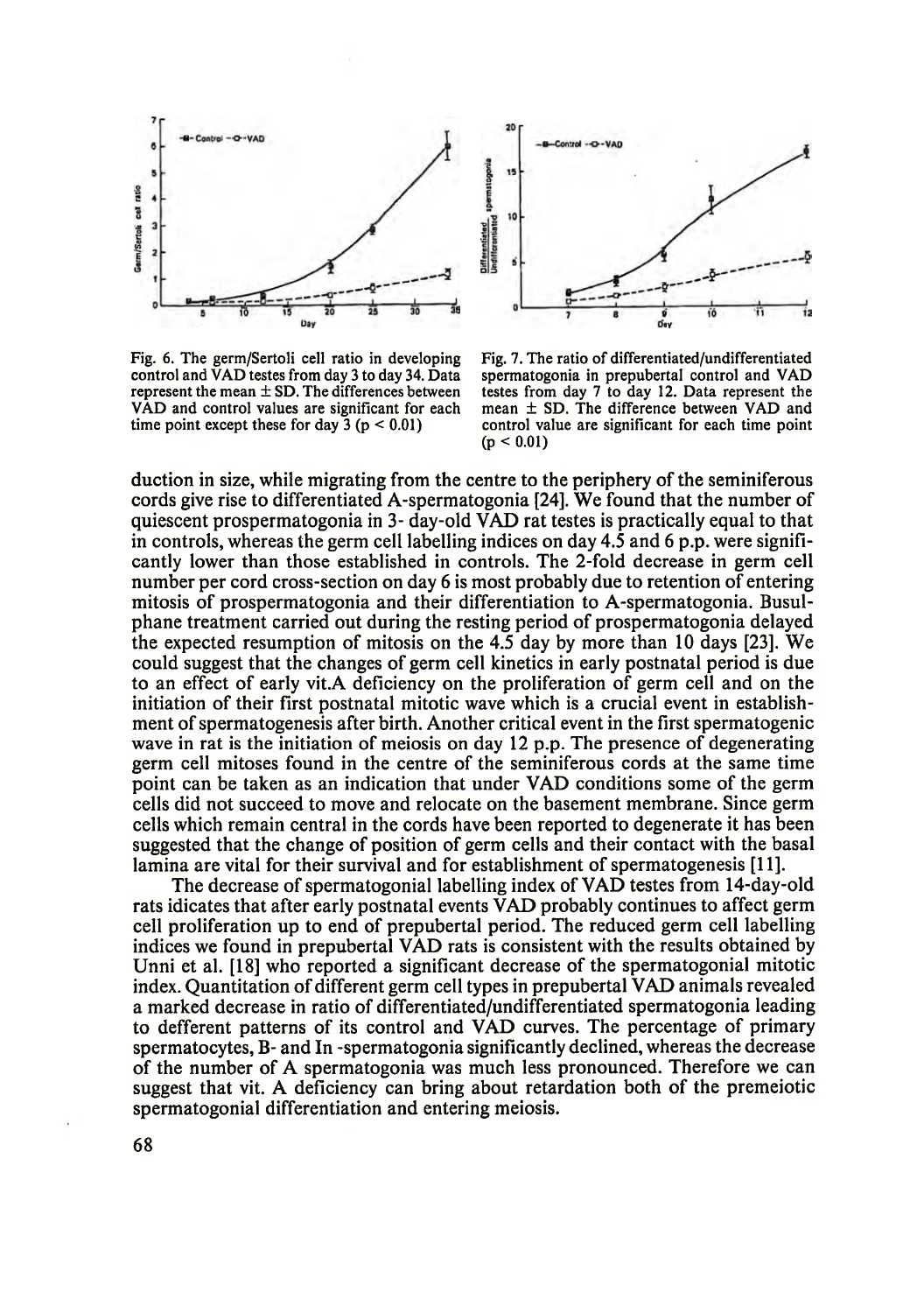Under VAD conditions there is a gradual reduction of the overall germ cell number per cord/tubule cross-section and subsequent decrease in germ/ Sertoli cell ratio in the course of the first spermatogenic wave. Our histological studies on pubertal VAD testes reveal a retardation of the appearance of spermatid maturation stages. The percentage of the sum of spermatocytes and spermatids in VAD rats began to prevail upon that of spermatogonia about 10 days later than the controls. The arrest of spermatogenesis at preleptotene stage in adult VAD rats suggests that normal progression of meiosis beyond preleptotene spermatocytes cannot be achieved without



Fig. 8. Pescentage of different germ cell types in pubertal control and VAD rats from day 13 to day 34. The differences between VAD and control value are significant for each time point except these for day  $13$  ( $p < 0.01$ ). Sg - spermatogonia; Sc spermatocytes; Sd- spermatids

vitamin A [5]. Our findings suggest that during puberty VAD affects meiotic and postmeiotic germ cell development.

Our results on the number of different germ cell types per tubular cross-section and EM observation on pubertal VAD testes demonstrated that spermatocytes and spermatids underwent more considerable changes in their number and structure than spermatogonia. These results suggest that germ cells at later stages of spermatogenesis are affected by vit. A deficiency to a greater extent than those at earlier stages which are consistent with the assumption of Mitanond et al. [12] for adult rat testis. It was reported that some chemical agents, heat, and certain pathological conditions



Fig. 9. Number of different types germ cells per tubular cross-section in 25 and 34-day-old control and VAD rats. Data represent the mean ± SD. Asg, In-sg and B-sg - A-, In- and B-spermatogonia; pl.Sc - preleptotene spermatocytes; Sc - spermatocytes; Sd - spermatids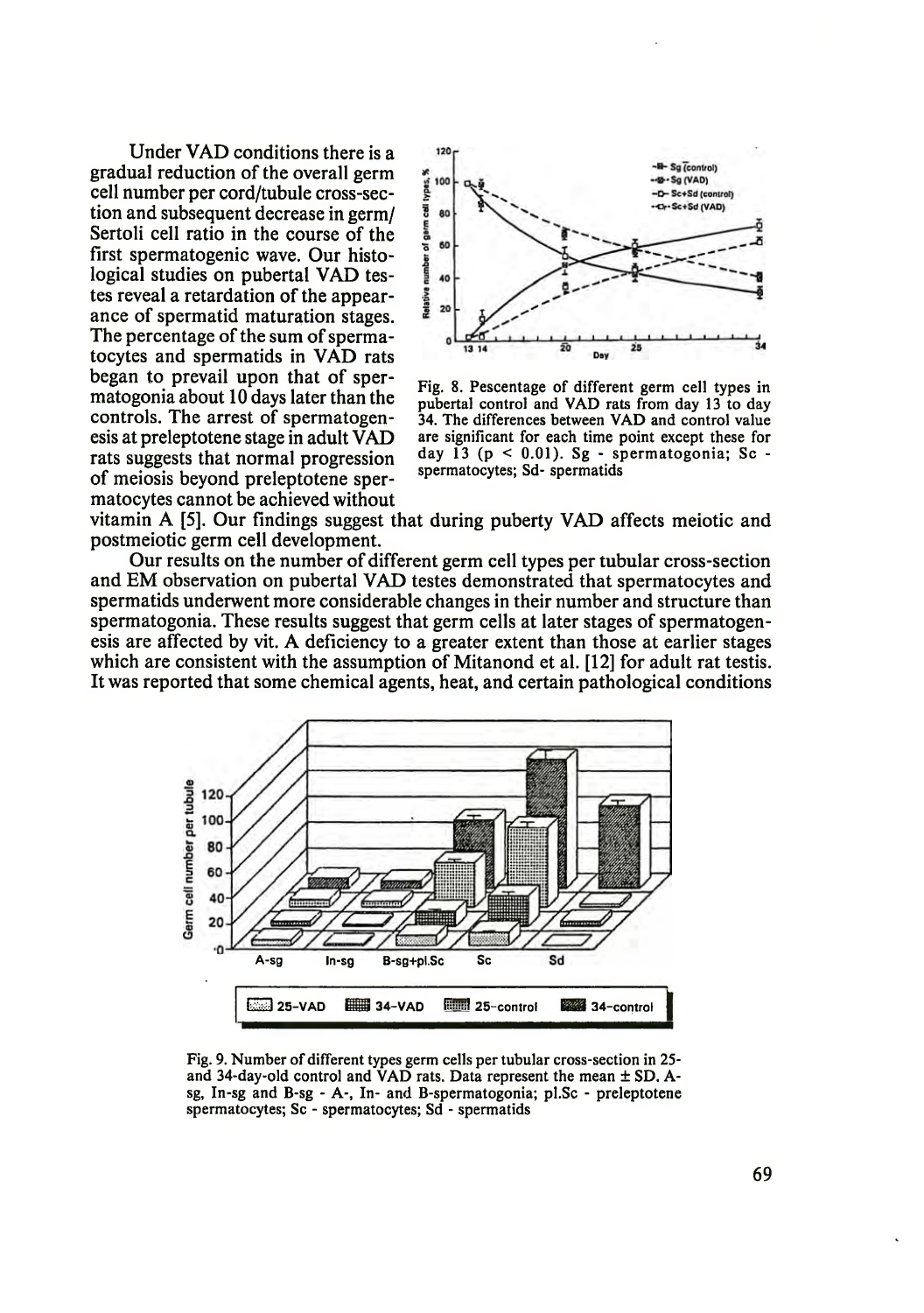also selectively affect more differentiated germ cell stages [9]. The considerable decrease of the number of spermatocyte and spermatids established by us, which is apparently due to the decreased number of In- and B-spermatogonia, can be interpreted as a results of the maturation depletion phenomenon leading to severe atrophy of seminiferous epithelium. Furthermore in VAD animals the first spermatogenic wave does not come to completion, i.e. there is no formation of spermatozoa. Recently Ismail and Morales [7] explained the mode of seminiferous epithelium regression in adult VAD testes with degeneration of germ cell at all steps of spermatogenesis and with a germ cell maturation depletion process.

Our finding that the number of A-spermatogonia decreased to a lesser exent compared to the more advanced germ cell types characterizes this type of spermatogonia as a cell population that is more resistant to vit. A deficiency. This type of spermatogonia survives avitaminosis A and is responsible for the reinitiation of spermatogenesis after vit. A replacement [8,19].

The Sertoli cell number per cord/tubule cross-section and their <sup>3</sup>H-thymidine labelling index in prepubertal and pubertal gonads remain unaffected under VAD conditions. It is known that rat Sertoli cells proliferate up to 15 day p.p. [14]. Thereafter mitotic division ceases and they acquire the morphological characteristics typical for mature Sertoli cells [17]. Our results showed that proliferation and maturation of the Sertoli cells occur normally in VAD conditions, which characterized them as a relatively stable component of the seminiferous epithelium. It has been reported that after severe germ cell depletion in adult VAD testes Sertoli cells remain in seminiferous tubules and preserve their number [13] and structure [7]. We found that in VAD animals inter-Sertoli cell tight junctions morphologically appear later than in control animals. In VAD rats this event coincides with a delayed formation of the tubular lumen. Pharmacological studies have shown that gonadotropin depletion with oestradiol benzoate or chlomiphen delays the establishment of the blood-testis barrier by about 10 days [21,2]. The coincidence of the delay of lumen formation and tight junction appearance found by us, can be interpreted in the light of the data of Pelletier and Bayer [15] who demonstrated that attainment of barrier competence coincides with the completion of tubular lumen development.

The present study reveals that in immature rat VAD severely affects the structure of germ cell their proliferation and differentiation which lead to a disturbance of the first spermatogenic wave. In a previous study [10] we found that VAD inhibits the mitogenic effect of proteins secreted from prepubertal rat Seroli cells. Despite unchanged Sertoli cell kinetics in developing VAD rat testis the above mentioned data about germ cell alterations correspond with the reduced mitogenic activity of prepubertal Sertoli cells from VAD testes. The obtained results suggest that germ cells are more sensitive to vitamin A deficiency than the Sertoli cells and the individual germ cell types also have different requirements for vit. A. These data are consistent with the assumption of Pescovitz et al. [16] that vit. A plays a crucial role for germ cell proliferation and differentiation and normal proceeding of spermatogenesis.

#### References

1. Bellve, A. R., I. C. Cawicchia, C. F. Millette, D. A. O'Brien, Y. M. Bhatnagar, M. D y m. Spermatogenic cells of the prepubertal mouse. Isolation and morphological characterization. - J. Cell. Biol., 74, 1977, 68-85.